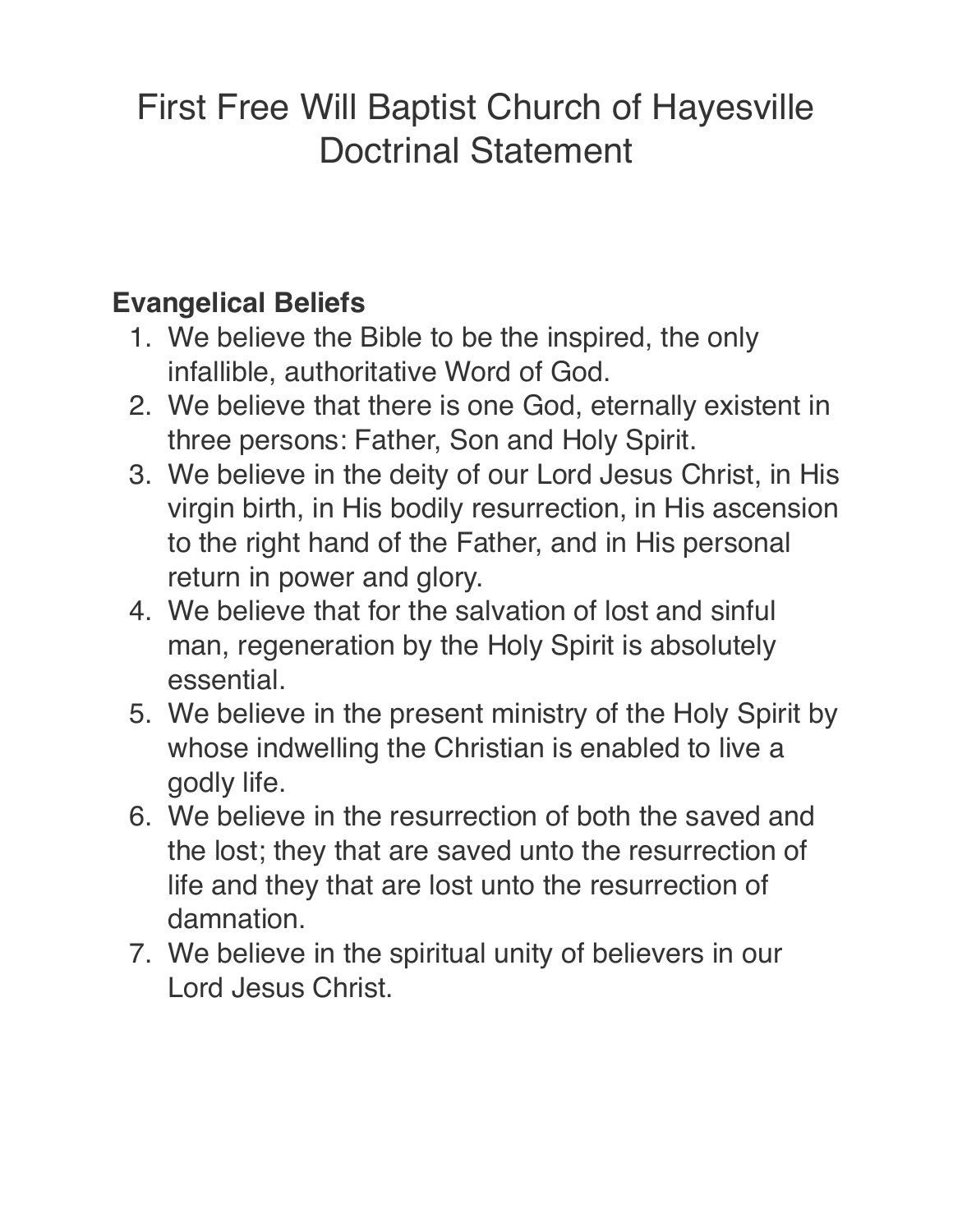## **Statement of Faith**

*God—*We believe that God is the Creator, Sustainer, and Righteous Ruler of the universe. He has revealed Himself in nature, and in the Scriptures of the Holy Bible as Father, Son, and Holy Spirit: yet as one God.

*Jesus Christ—*He is God's unique Son; the only one of a kind. The Scripture teaches that He is God revealed in flesh. In His Divine nature He is truly God and in His human nature truly man. He is the One once crucified for man's sin, the now risen and glorified Savior and Lord who mediates between God and man and who gives us access to the Father through His intercession. None can come to the Father unless they come through Him.

*Holy Spirit—*All of the attributes of God are ascribed to the Holy Spirit by the Scriptures. It is He who convicts and convinces men of their sin. He also convinces man of that which is right, and that a final day of judgment will come. He, it is, who comes to live in us at conversion, to open our understanding to the Scripture, and to lead us into the truth.

*The Bible—*God used holy men to write the Scriptures. They are, in both the Old and New Testaments, the very words God intended us to have. They are, as given by God, without error and are our only rule of faith and practice. We profit from them by learning the truth about many things: they also speak to us about wrong doing; they even correct us and get us back on course as well as instructing us in right living.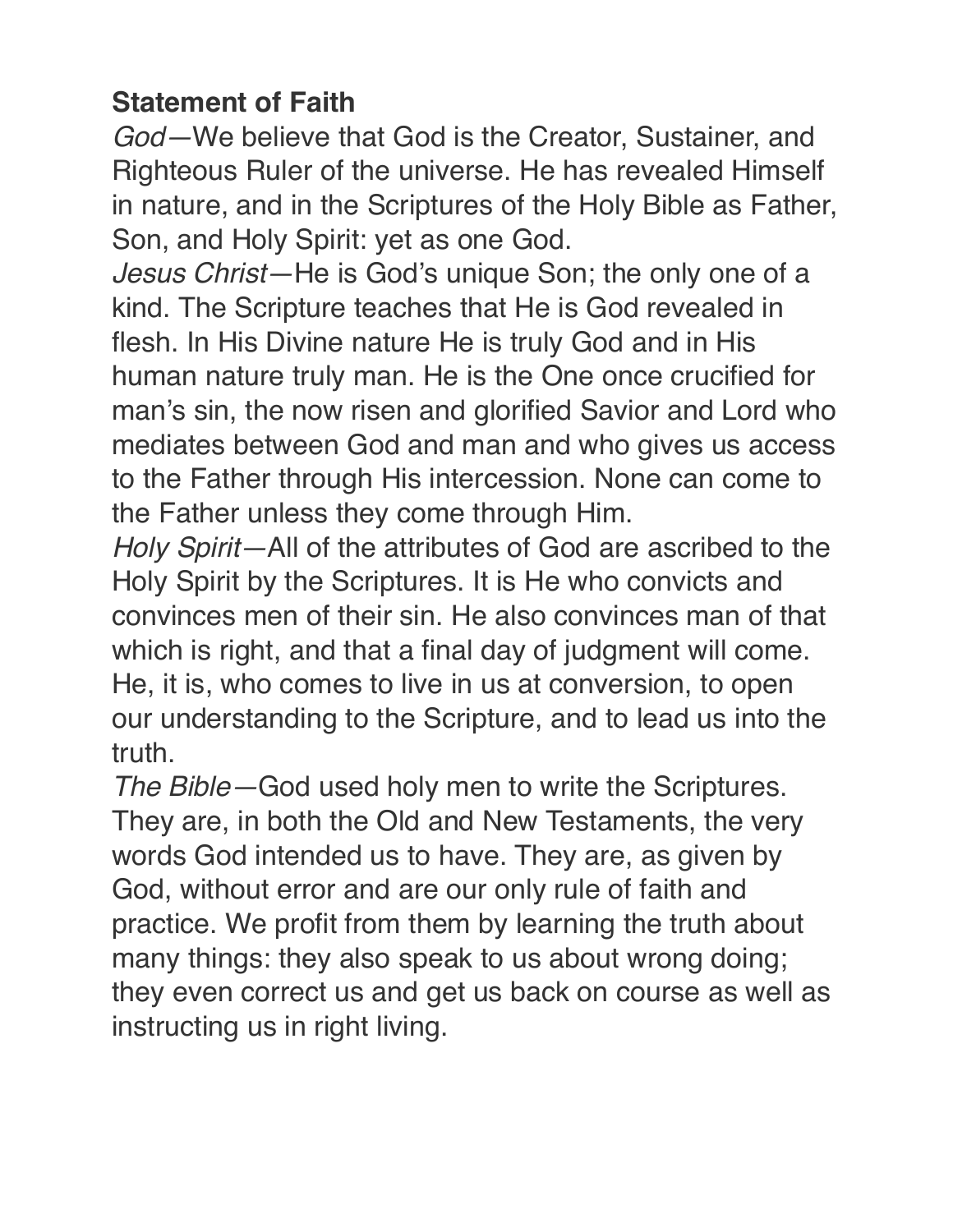*Man—*God created man in a state of innocence. Man, being tempted by Satan, yielded and willfully disobeyed God, becoming a sinner and incurring God's judgment upon sin. All of Adam's descendants inherit his fallen nature and thus have a natural inclination to sin. When one comes to an age of accountability, he is guilty of sinning before God and in need of salvation.

*God's Relationship to His Creatures and Creation—*God exercises a wise and benevolent providence over all beings and things. He maintains the laws of nature and performs special acts as the highest welfare of mankind and His created order of things require.

*Salvation—*Man receives pardon and forgiveness for his sins when he admits to God that he is a sinner, when in godly sorrow he turns from them and trusts in the work of Christ as redemption for his sin. This acceptance of God's great salvation involves belief in Christ's death on the cross as man's substitute and the fact of God's raising Him from the dead as predicted. It is a salvation by grace alone and not of works.

*Who Can be Saved?—*It is God's will that all be saved, but since man has the power of choice (free will), God saves only those who repent of their sin and believe in the work of Christ on the cross. Those who refuse in this life to repent and believe have no later chance to be saved and thus condemn themselves to eternal damnation by their unbelief.

*Perseverance—*All believers in Christ, who are saved by grace persevere in holiness to the end of life, have promise of eternal salvation.